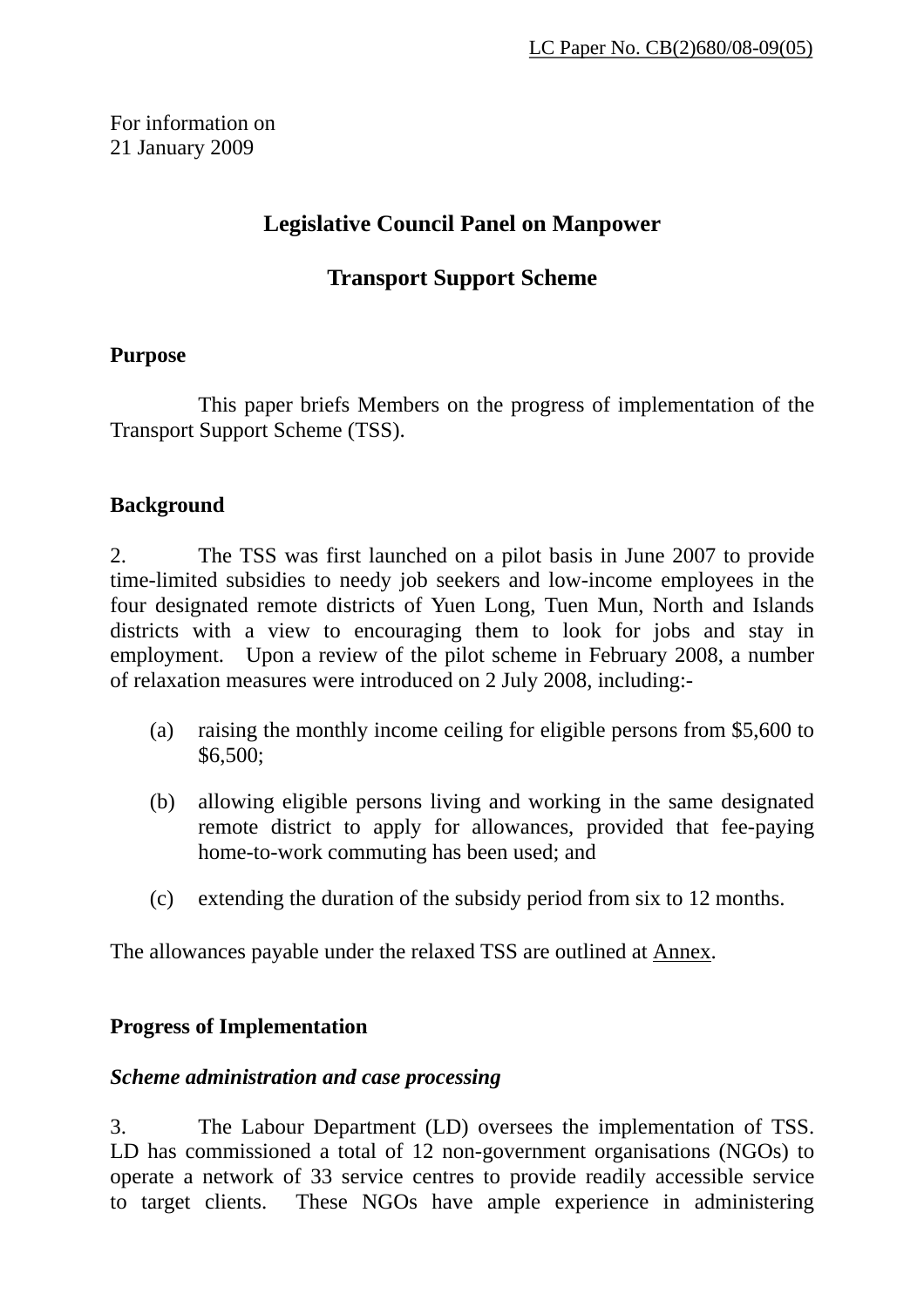employment and training support programmes. They are responsible for receiving applications, assessing the applicants' qualifications vis-à-vis the eligibility criteria of TSS, verifying documentary proof tendered by the applicants, approving applications and disbursing allowances. To facilitate applications by residents of the outlying islands, a mobile service centre each has been set up in Cheung Chau and Mui Wo. These mobile service centres open twice a month to help promote TSS to the residents, address any enquiries they may have, and receive and process applications and claims submitted by the residents. The residents of the outlying islands may also submit their applications and claims to service centres in Central, Wan Chai and Tung Chung.

## *Work statistics*

#### Applications received and admitted

4. The response to the relaxed TSS has been very good. From 2 July 2008 to 31 December 2008, LD recorded a total of 17 718 new applications, which were already 189% of the 9 363 applications received under the one-year pilot TSS. While the impact of the financial tsunami on the in-take of applications under TSS has yet to be assessed, it is reasonable to envisage that the deterioration in unemployment rate will drive up the number of job seekers while any downward movements in the wage trend may boost the number of eligible low-income employees.

5. Of the 17 718 applications received from 2 July 2008 to 31 December 2008, approximately 40% each come from Yuen Long (7 179, or 40.5%) and Tuen Mun (7 122, or 40.2%). The rest are from the North District (2 248, or 12.7%) and the Islands District (1 169, or 6.6%). Of the 17 718 applications, 17 267 (97.5%) have been admitted as at 31 December 2008.

#### Payment of allowances and financial commitment

6. As at 31 December 2008, 14 452 applicants admitted under the relaxed TSS have submitted claims for allowances, and the total amount of allowances paid to them is \$28.3 million. Owing to the extension of the subsidy period from six to 12 months, applicants admitted under the one-year pilot TSS are also eligible to claim balance of allowances under the relaxed TSS. As at 31 December 2008, 5 827 applicants admitted under the pilot TSS have submitted claims for allowances, and the total amount of allowances paid to them under the relaxed TSS is \$15.0 million. Taken together, the total amount of allowances paid so far under the relaxed TSS has reached \$43.3 million. This does not include the payout of \$14.8 million under the pilot TSS. In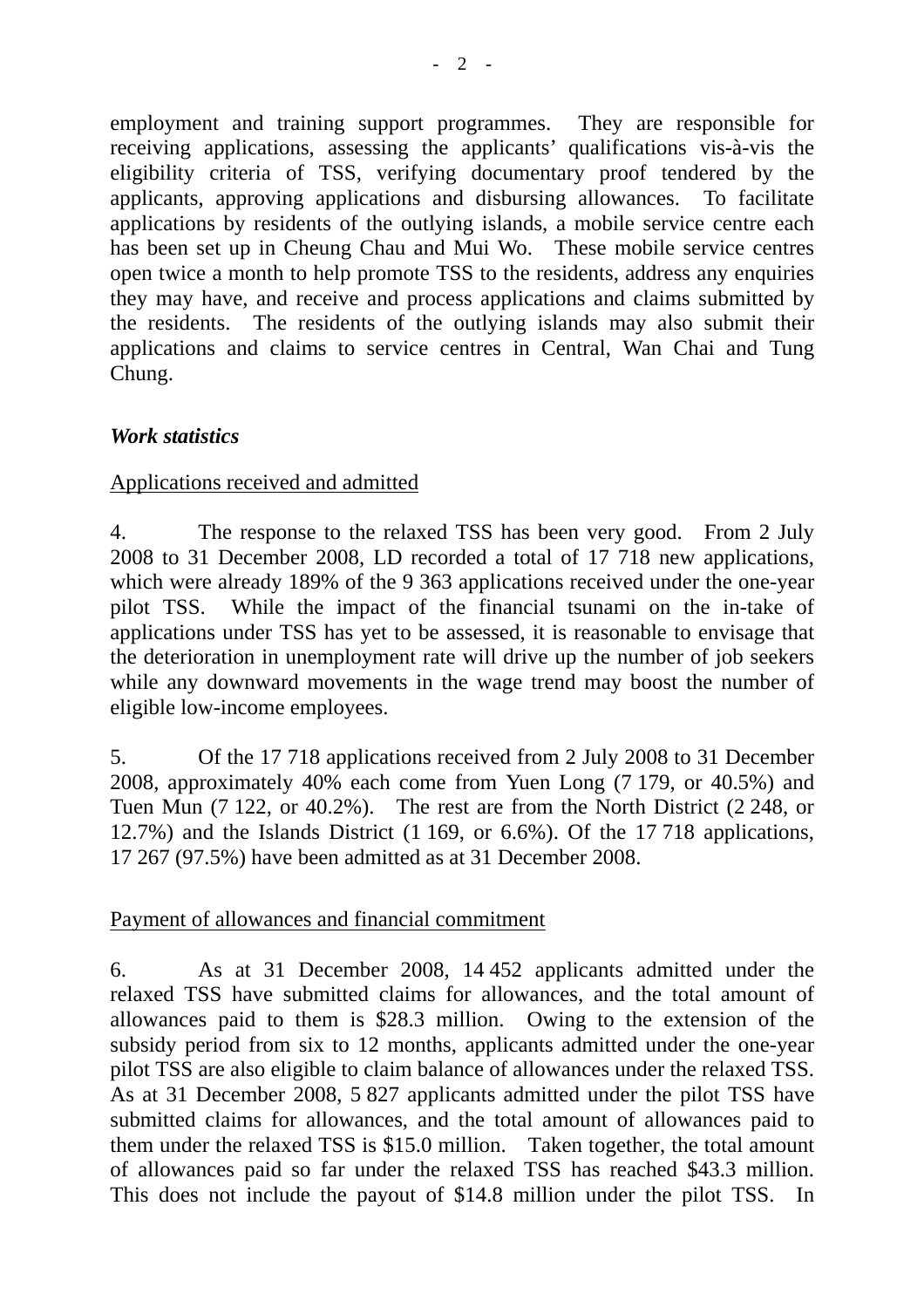addition, once admitted, applicants can draw down the allowances for a maximum of 12 months. Therefore, for the 17 267 applicants admitted under the relaxed TSS and the 8 817 applicants admitted under the pilot TSS, the total financial commitment in respect of payment of allowances is \$203 million, which accounts for 55.6% of the total approved commitment for TSS of \$365 million. With the continued growth in the pool of eligible applicants, it is envisaged that the rate of payout of allowances will accelerate in the months to come.

## *Publicity and promotion*

7. LD will continue to promote TSS through a variety of publicity and promotion activities, including:-

- (a) distribution of publicity leaflets and posters to stakeholders;
- (b) arrangement of outdoor advertisements, e.g. posters on trains, roadside banners, wall banners, etc.;
- (c) placement of advertisements in local newspapers and websites;
- (d) staging roving exhibitions in the designated remote districts; and
- (e) broadcast of radio Announcements in the Public Interest on the eligibility criteria and application procedures of TSS.

# **Way Forward**

8. Notwithstanding the launching of the relaxation measures in July 2008, we understand that the community is concerned about further improvement measures of TSS. LD will continue to monitor closely the implementation of the relaxed TSS and gauge the views and opinions of different quarters of the community. As indicated when the relaxations were announced, we shall, if necessary, conduct a review of the relaxed TSS after its implementation for at least one year, when detailed work statistics should be available for a comprehensive evaluation of the outcome and effectiveness of TSS.

Labour and Welfare Bureau Labour Department January 2009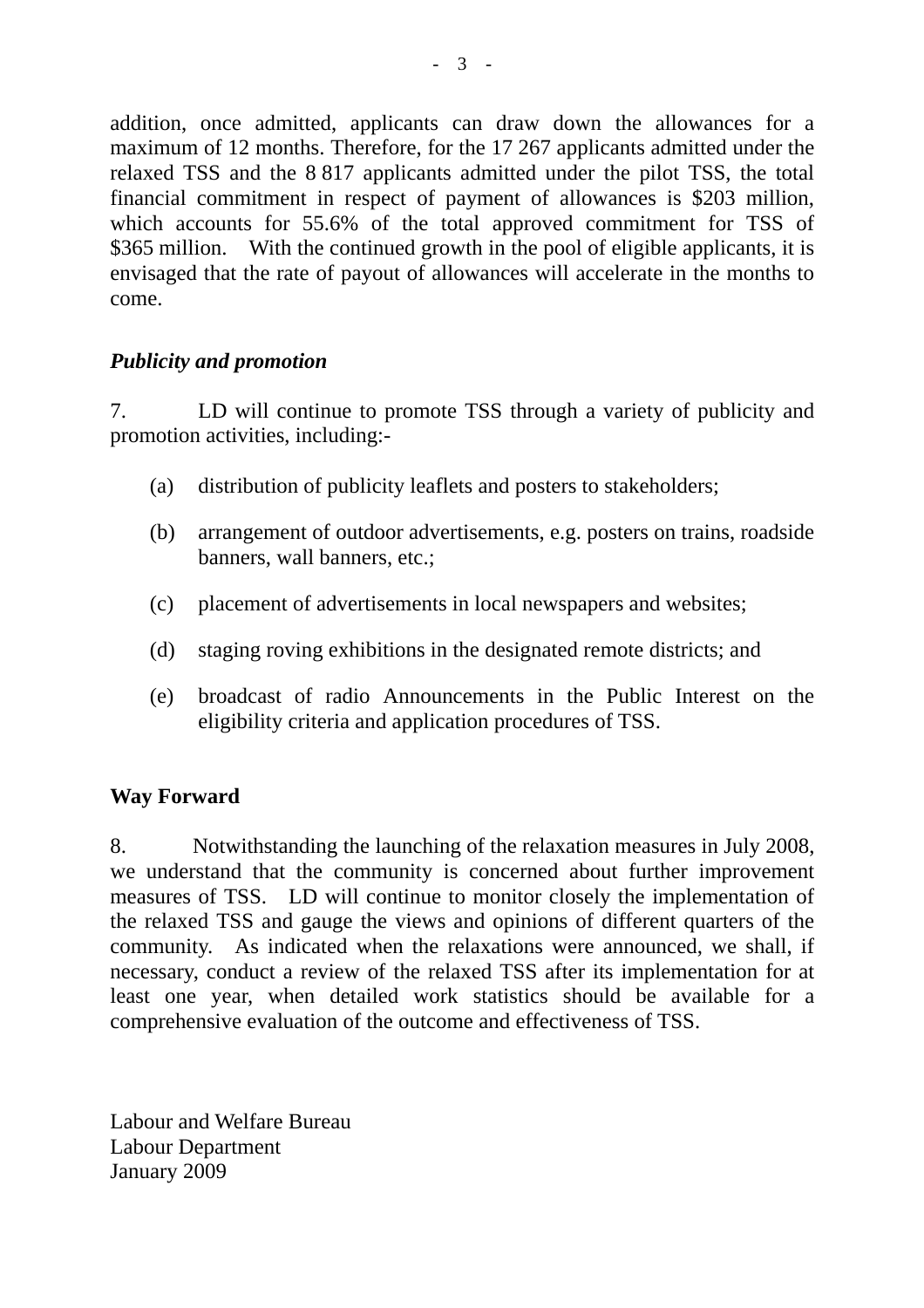# **Allowances Payable under the Transport Support Scheme**

Under the relaxed Transport Support Scheme (TSS), two types of allowances are payable to eligible applicants<sup>1</sup>, viz. Job Search Allowance (up to \$600) and On-the-job Transport Allowance (\$600 per month for up to 12 months, i.e. a total of \$7,200). These allowances are not meant to cover the full transportation costs incurred in seeking jobs and reporting for work, but to provide an incentive to needy applicants to find jobs and stay in employment.

## *Job Search Allowance*

2. Eligible job seekers can claim Job Search Allowance on a reimbursement basis within 24 months from the approval date of their applications by submitting duly completed records on job search and the transportation costs involved.

- 3. Eligible job seekers refer to persons who are:
	- (a) lawfully employable and actively seeking jobs. They should declare their intention to seek jobs which offer 72 hours or more of work a month; and
	- (b) able to meet a personal asset requirement of no more than \$44,000.

4. In addition to job seekers who are unemployed, Job Search Allowance is also payable to persons who meet the criteria at paragraph (3) above and who are having a monthly income<sup>[2](#page-3-1)</sup> of no more than  $$6,500$  and wish to change jobs. However, persons receiving full-time education or training are not eligible for Job Search Allowance.

<span id="page-3-0"></span> $\mathbf{1}$ <sup>1</sup> TSS applicants are not allowed to concurrently apply for or receive similar employment-related transport subsidies including the Special Incentive Allowance Scheme (the Scheme) for local domestic helpers (LDHs). The Scheme was a time-limited measure to promote the services of LDHs for household chores, and to address the mismatch in supply and demand in the LDH market arising from the different geographical locations and working hours of the LDHs. Since its inception in June 2003, the Scheme as a whole benefited some 12 600 LDHs, with a total sum of \$55 million paid out. The Scheme lapsed by the end of October 2008, as planned.

<span id="page-3-1"></span><sup>&</sup>lt;sup>2</sup> Monthly income refers to total incomes from all jobs (including those within or across districts) in a month. Employee's contribution to the Mandatory Provident Fund is not included.